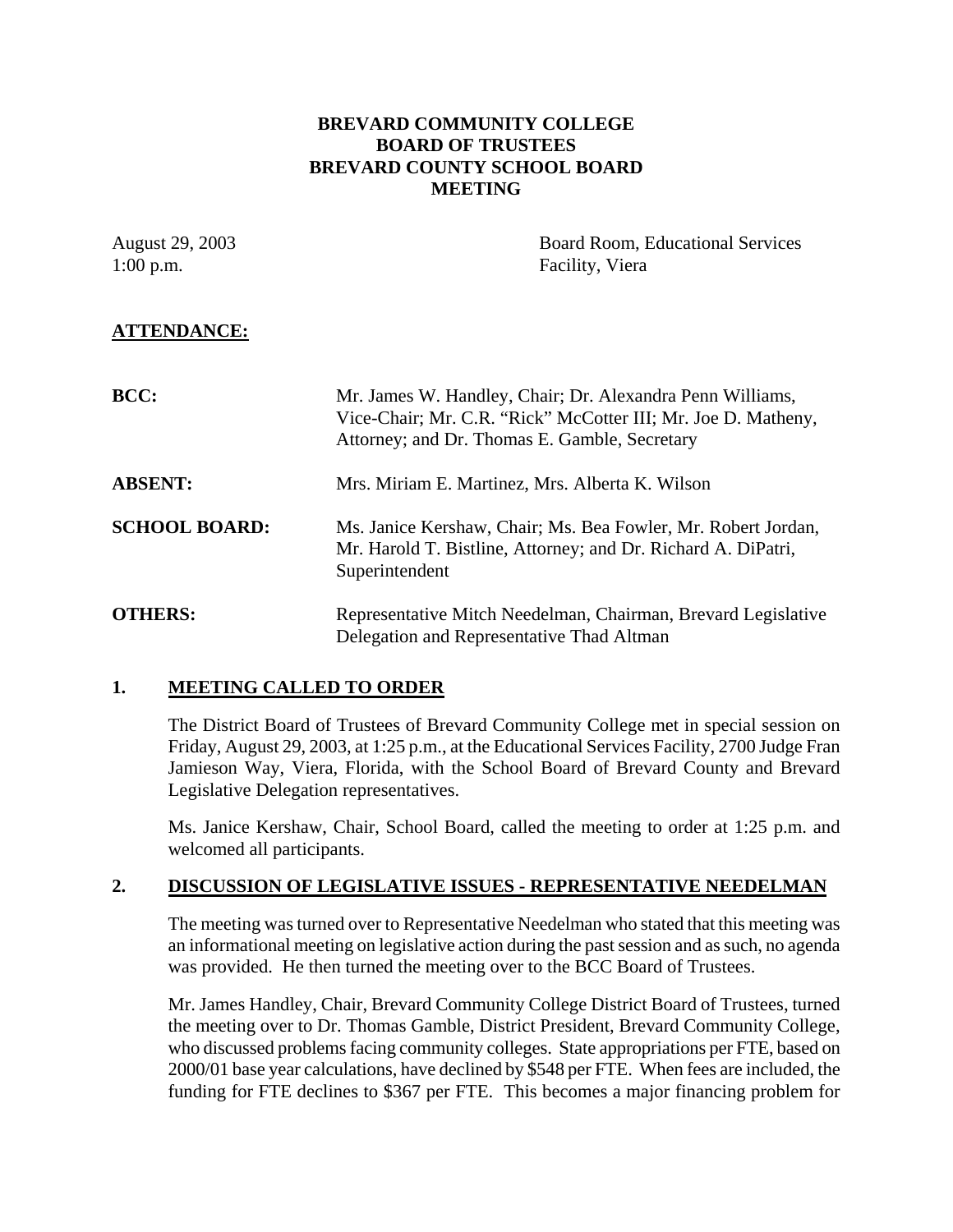Joint BCC/School Board/Legislative Meeting August 29, 2003 Page -2-

> community colleges. The major issue for the 2003/04 year is to deal with the current unfunded enrollments. Community colleges are post funded and are therefore funded based on students already served. They are operating one to two years behind and are currently turning students away at several institutions around the state. They feel it particularly important that the Legislature understand the differences of how the community colleges are funded and look at ways to more properly fund them. Mr. Handley added that BCC is doing well and they have been able to make necessary cuts to keep the education system going and appreciates what the Legislative Delegation has done for them in terms of getting community colleges funded as best they can.

> Representative Needelman questioned Dr. Gamble concerning session year 2001/02 where a formula used to calculate for community colleges was agreed to. He asked if they were finding that this formula was at fault, does not meet the needs, or other things that needed adjusting. Dr. Gamble responded he felt the formula was good and that it not only looks at fair distribution of funds but also preserves some of the smaller community colleges that would close if they did not follow this funding. He stated there has not been a consistent year-to-year approach of distribution. The formula is a critical component and needs to be adhered to consistently instead of changing each year.

> Representative Needelman recognized Dr. Alexandra Penn Williams, Vice Chairman of BCC, who spoke to community colleges being instrumental over the next several years with regard to the class size amendment. With the reduction of high school credits, community colleges will be asked to provide more and asked the Legislature to look at bills that will help the K-12 school district and community colleges work together creatively. Dr. Gamble stated the area where this could be identified is dual enrollment. They have three groups now, in the Governor's office, the Board of Education, and the Council of Presidents of the Florida Association of Community Colleges, that are looking at the costs related to dual enrollment. Both the school board and community colleges are losing money in the dual enrollment programs but this is one avenue that would facilitate the accelerated process through education in the state. However, the funding mechanisms are not in place that cover the cost of running the program.

> Representative Needelman stated the delegation is preparing to start Committee Week andrequests any type information as soon as possible. The next delegation meeting will probably be held in November when they will pick a new chair. He thanked the BCC Board for sharing their concerns.

> Representative Thad Altman asked Dr. Gamble if he had noticed any drop in enrollment because of tuition increases. Dr. Gamble responded no, that they were in fact up 7%. Part of the reason for this is the federal financial aid available.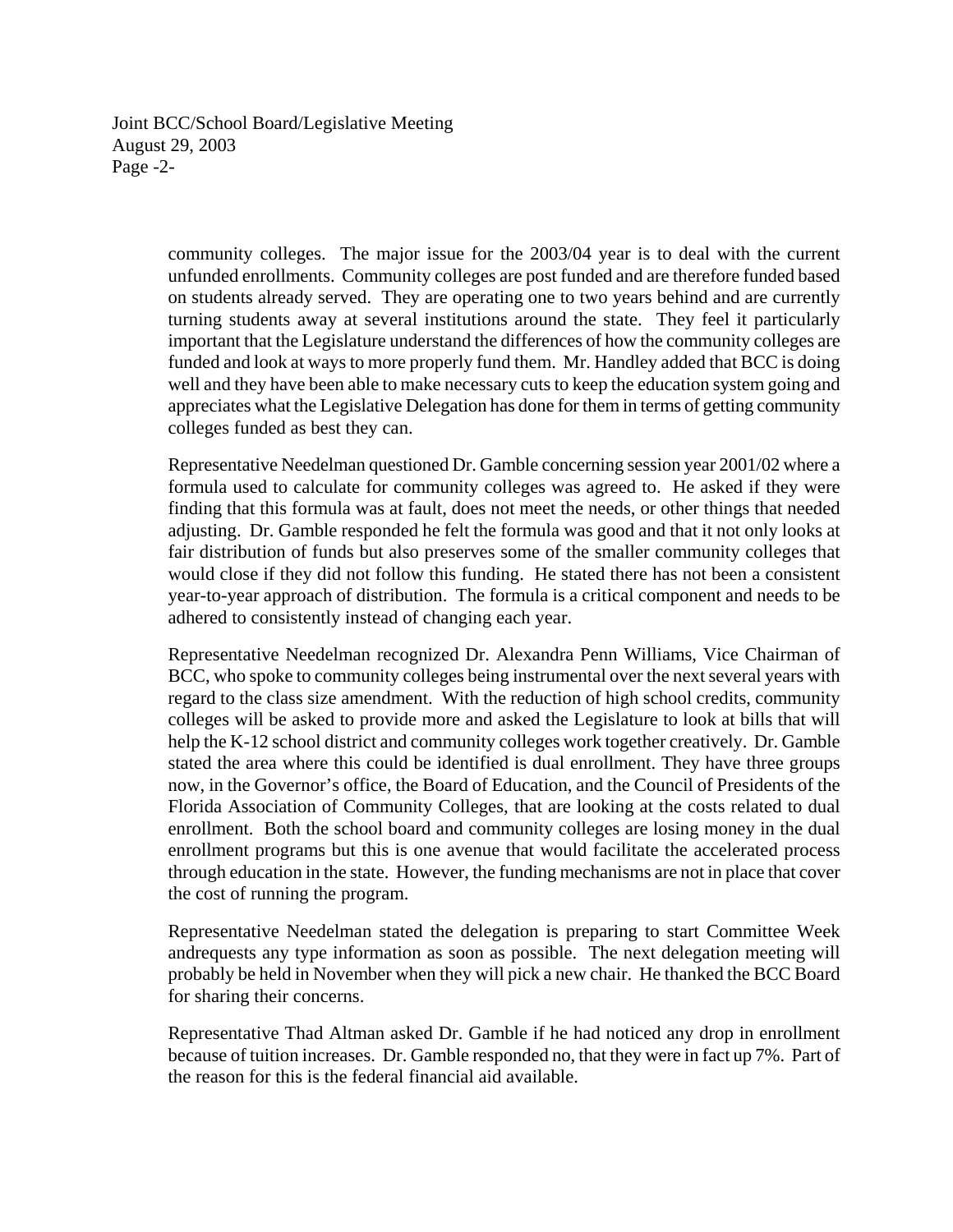Joint BCC/School Board/Legislative Meeting August 29, 2003 Page -3-

> Representative Needelman thanked the BCC Board for their comments and stated the delegation was looking forward to their report and findings in November.

> Representative Needelman again stated this was only a workshop and no agenda had been prepared. He reminded the group of some of the discussions held in previous meetings on issues of interest and reported on each.

> One of the issues brought up was the state treatment program through Juvenile Justice. Representative Needelman reported that the proposal was to cut some of those programs and shift them to the local school boards but that the delegation was able to keep this from occurring by cutting ineffective programs and moving dollars to the programs that were successful. One successful program in Brevard County is the AMI's program, which is fully funded this year.

> Representative Needelman reported another issue was H.B. 443 on insurance to allow county school boards to be a part of the state program. The dollars could not allow a program to continue at this time but it is being explored as a possibility. This would be voluntary, notmandated by the State. There are some cost factors involved with this and the delegation will keep current on this. Two issues were brought up by the School Board and the group from Parents of Classrooms in Crisis:

1. Flexibility: Brevard is ahead of the game and once they have exceeded or met those goals, the dollars will become available for their use as prescribed by law.

2. Categoricals: There are six categoricals. This was defeated in the House but was not defeated in the Senate and passed. One of the categoricals deals with teacher retention and recruitment and is still there.

Representative Needelman then opened the floor for questions and discussion.

Dr. DiPatri thanked the delegation for allowing flexibility in the class size reduction portion of the budget and for pushing to allow local school districts to use some portion of their 2 mill levy for capital purposes for property and casualty insurance. He also spoke to the initiative to reward districts for FCAT performance and encouraged the delegation to continue pursuing the categorical flexibility. He urged the delegation to support the sales tax increase and will send the facilities project list to the delegation after Board approval. He asked the delegation to look at an amendment in the class size reduction plan concerning disruptive students. He feels the law is anti-student and anti-parent and ties the hands of the principal because it allows a teacher to remove a student from the classroom. Dr. DiPatri stated that Brevard is an active applicant for the \$25 million set aside for the BEST program and asked for the delegations support for Gardendale Elementary Magnet and Hoover Middle Schools who are eligible.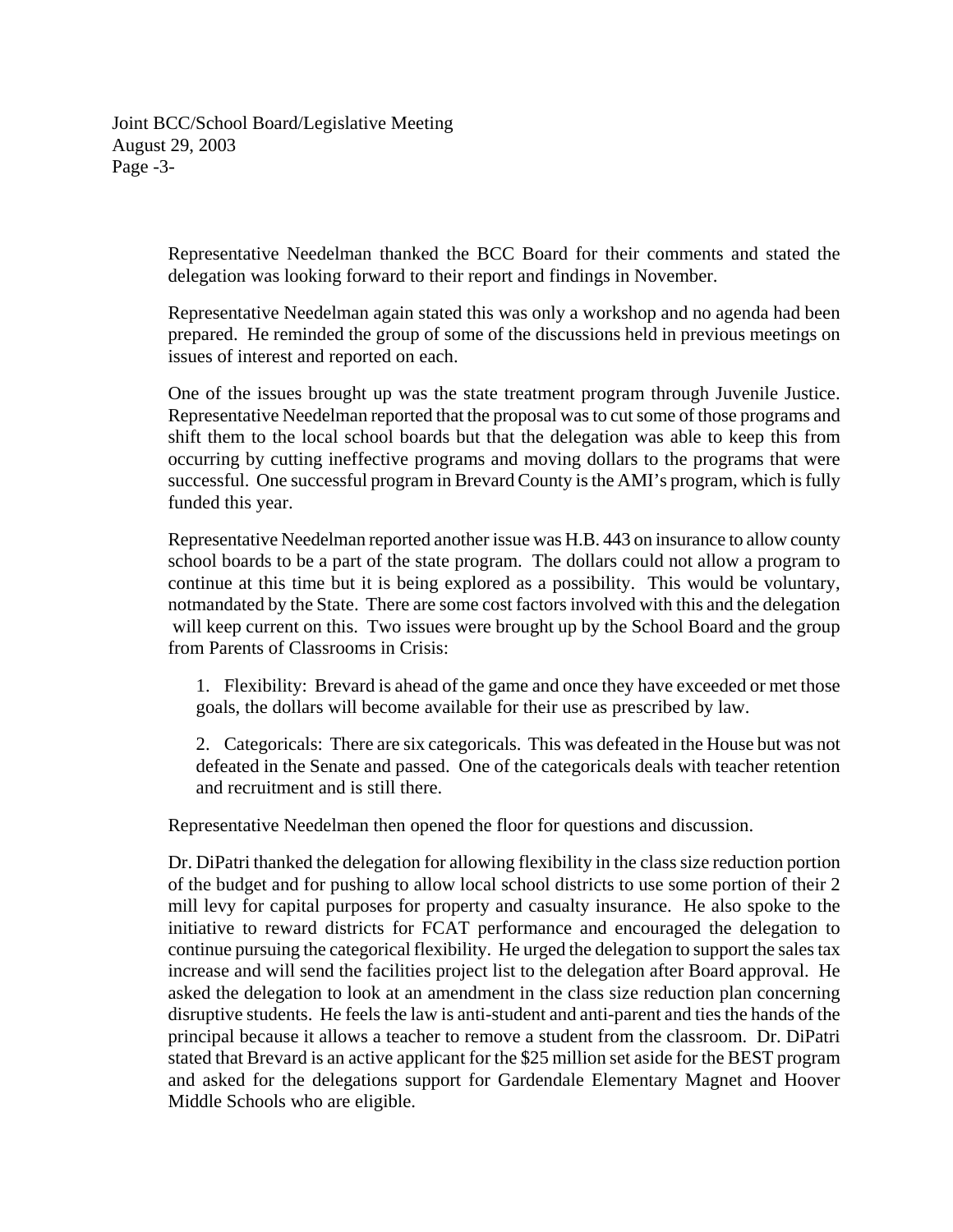Joint BCC/School Board/Legislative Meeting August 29, 2003 Page -4-

> Representative Needelman asked that other members of the delegation review Section 34 dealing with disruptive students and make recommendations.

> Ms. Bea Fowler asked if there would be a funding penalty for Brevard if they did not have a local effort and the sales tax did not pass. Dr. DiPatri stated he did not think the district would be penalized. Mr. Larry Hughes explained the district recognition program, which is a reward system to districts that increase their sales revenues. He is unclear of the Legislative position but feels they show their support since they passed the recognition program. Representative Needelman stated they are waiting to see what the school board will be putting on the table. The Legislature is saying that if the district has not maxed out their capabilities they should not look to them yet.

> Mr. Rick McCotter, BCC Board, stated he had no other issues other than what Dr. Gamble spoke to concerning the unfunded enrollment issue.

> Mr. Robert Jordan stated his concerns include the needs for housing students, the 18 credit hours, class size, salary upgrades for employees and insurance rates.

> Representative Thad Altman stated he was excited about being on the delegation and working with the school board, BCC and UCF. He touched on two bills, which will have an impact. One is on the student military parent bill, which will help military children matriculate into the system. The other one is a pedestrian/transportation/safety issue. He also commended the school district and the county commission for having the foresight and courage to bring the sales tax referendum to light. He stated that the Legislature's desire in giving rewards to those schools who pursue additional funding mechanisms is similar to what they do in other programs. He felt they should not dictate to the public as to what to support but should provide public with the information to make the right decision.

> Representative Needelman and School Board Chairman Kershaw expressed appreciation to Mr. Altman for stepping in to finish out the Legislative session.

> Ms. Kershaw stated she felt they should let the voters decide the sales tax issue but feels that if they turn it down, the disparity widens for quality and equality of education. She touched on some of positives that came out of the session:

- 1. Providing funds for studying DCD
- 2. Providing flexibility with teacher certification
- 3. Exemptions provided on FCAT for students with disabilities
- 4. Providing seed funding for those who wished to apply to be early implementers of the career ladder program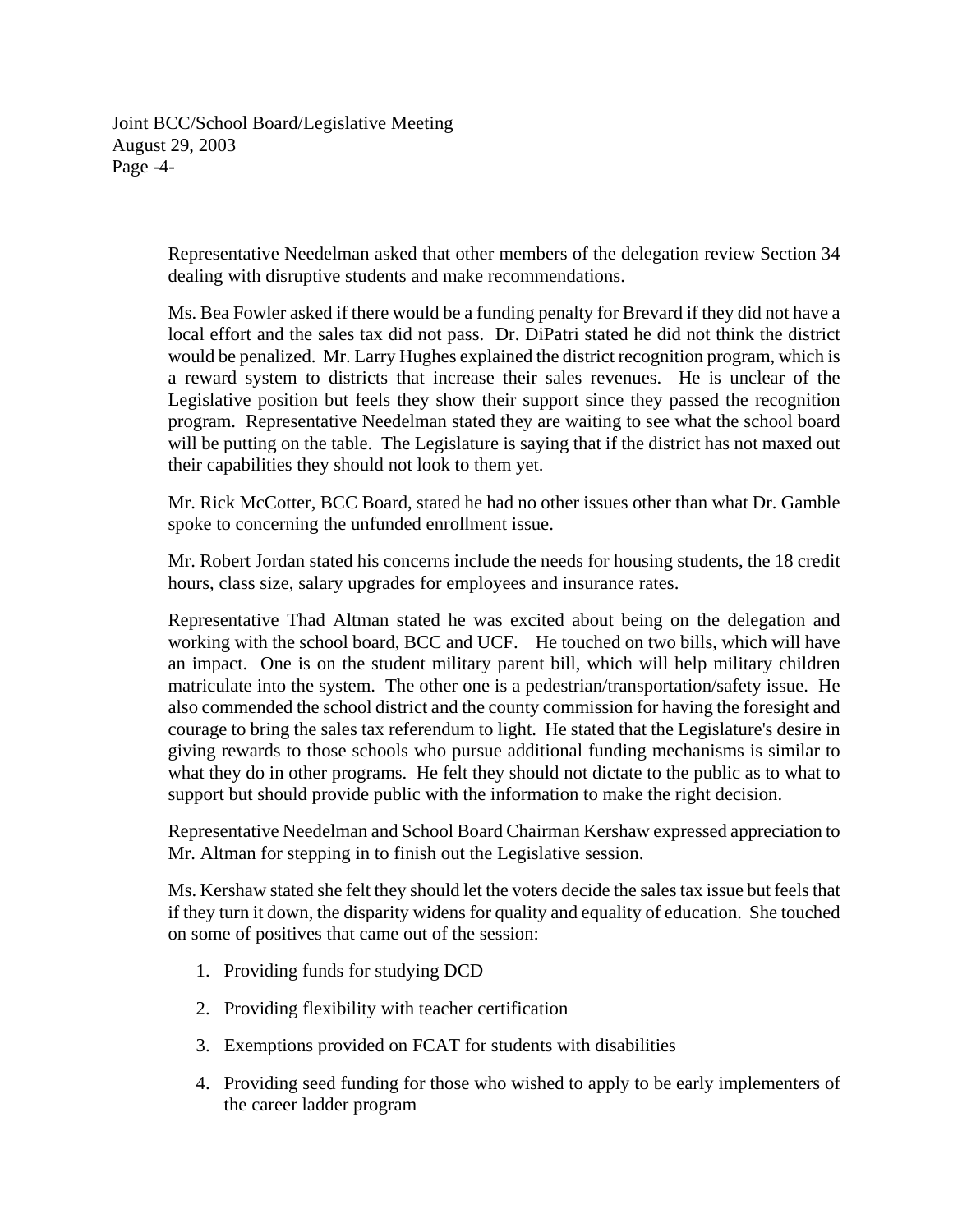Joint BCC/School Board/Legislative Meeting August 29, 2003 Page -5-

Some future topics for discussion:

- 1. Student growth
- 2. High school requirement 18 credits monitor closely

Representative Needelman addressed the projections of FTE and the disparity in the numbers they hear at home and the numbers they hear in Tallahassee. DOE states there is .43% (71,800 students) but the local papers say there are 73,000 students. He would like to sit down and come up with correct number of students.

Representative Needelman pointed out that the document they are working from is not in concrete and can be revised.

Mr. Larry Hughes addressed two issues on DCD and sparsity. The Legislature commissioned the University of Florida to do a study on differentials and sparsity, which is due January 2004. The issue is that out of 67 districts, 65 have a multiplier from those formulas that is less than one, which means five counties get more money and 62 contribute. Brevard is a contributor. If the formula were normalized, it would mean \$8 million to the district each year. Another issue he would like to have looked at is the school recognition dollars. There are 72 schools receiving about \$6.2 million in school recognition and he would like the schools to be able to use those dollars for any lawful purpose. Also, new language takes affect this year distributing these dollars to teachers if agreement is not reached on their use. He indicated high performing districts should be recognized and it would be helpful if the district could take some of this money and apply toward low performing schools.

Representative Altman agreed on the school recognition program comments but felt this is a starting point. The delegation is looking to further this program and increase funding. Concerning the DCD and sparsity issue, the delegation did freeze the DCD program, which saved some money. There was an effort to raise sparsity, which they were able to defeat to help the rural counties.

Representative Needelman, as the Chairman, thanked everyone for his or her participation and stated that a new chairman would be chosen at the next meeting.

Ms. Kershaw announced that Rich Wilson had sent a note apologizing for his absence.

Dr. Gamble made closing comments concerning cooperative efforts between BCC and the School Board.